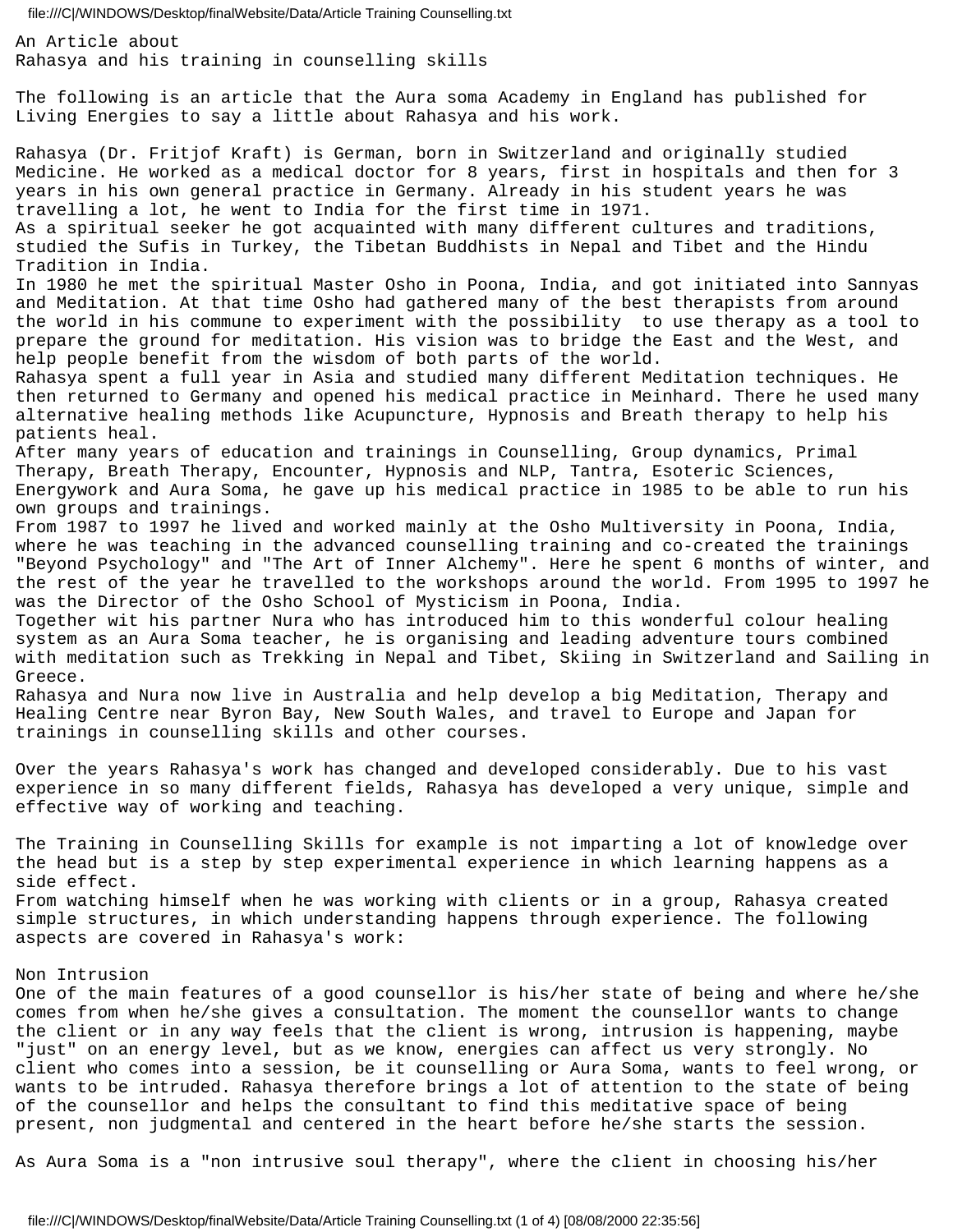bottles finds his/her own healing remedies, this approach can be supported immensely through the awareness and meditativeness of the consultant.

We all are so allergic against intrusion, since as a child we have been intruded so many times, all of course in the name of love. Most of our education was geared to change ourselves, improve ourselves and become.... "Becoming" has become a major disease, and "being" was left behind. So deep down we have developed a belief that we are wrong, and we often have the feeling of unworthiness. We even often intrude into and manipulate our own energy and do not listen to the deeper wisdom within. Healing can only happen if we get the space to discover who we are, in a loving, open, caring, non intrusive environment. If a gardener is impatient and intrusive with one of his plants in the nursery and starts pulling the plant upwards, so that it should grow faster, what happens? Eventually, the plant dies, because its roots or stem get ripped apart. How can we explain non intrusion in this context? What makes a good gardener? He provides the right climate (enough light and sunshine, good soil, the right amount of watering, maybe a little compost, and last not least, his loving caring attitude) and the plant does the healing and development by itself. How can we provide the right climate?

#### Centering in the Heart

In the western world most of us are centered in the head and try to deal with life's problems from a rational approach. The beauty of Aura Soma is, that in its nature it cannot be approached just rationally, since we play with colours and chose them intuitively. But the interpretation of the bottles can be intuitive or mental. When we come in contact with our heart center and tap into this energy field of love and acceptance, the whole climate changes. We all know on what a high level of energy and awareness we ride when we just had fallen in love, when our heart got touched. Rahasya has been working with the heart center for many years and has found different simple ways to access the heart as a center of deeper intelligence and intuition. The space of the heart has many layers, and in the center is pure emptiness. It is so simple and direct, that we often miss the heart's power for Transformation

### Relaxation

Rahasya teaches counselling from a state of inner rest and brings awareness to a state of being versus doing. Being only happens when we are relaxed. Just as we know that Einstein found his theory of relativity when he was relaxing in the bathtub, a counsellor that is relaxed and open has a much easier access to his/her own intuition. In a state of alertness and relaxation, spontaneity can flower and add to the aliveness of a session.

### Meditation and working out of emptiness

Meditation has often been misunderstood in the West and confused with contemplation or observation. In his training Rahasya introduces different meditation techniques that help the participant to come in touch with their "Inner emptiness". In the West this may be a not very desirable state, and the fear of meditation may very well be the fear of this inner emptiness. Nevertheless as we get a little more familiar with this space, it can give rise to beautiful spontaneous and original responses to the moment during a session and saves the client from the preconceived ideas of the Counsellors own psyche. The capacity of the counsellor to wait and to rest in himself/herself, even if there is a gap of emptiness, can bring session to a much deeper level.

# Synchronicity

Rahasya has been exploring the phenomenon of Synchronicity and found a beautiful way to teach it in his trainings. Synchronicity in the context of a session for example can be that the client and consultant fall into a spontaneous harmony and on a certain level become one, so that the insights of both arise simultaneously and add to the level of wisdom and magic of the session.

We can observe synchronicity very beautifully in nature, when we see birds flying in a flock, and suddenly they turn all at the same time in a new direction, as if an unseen link is connecting them.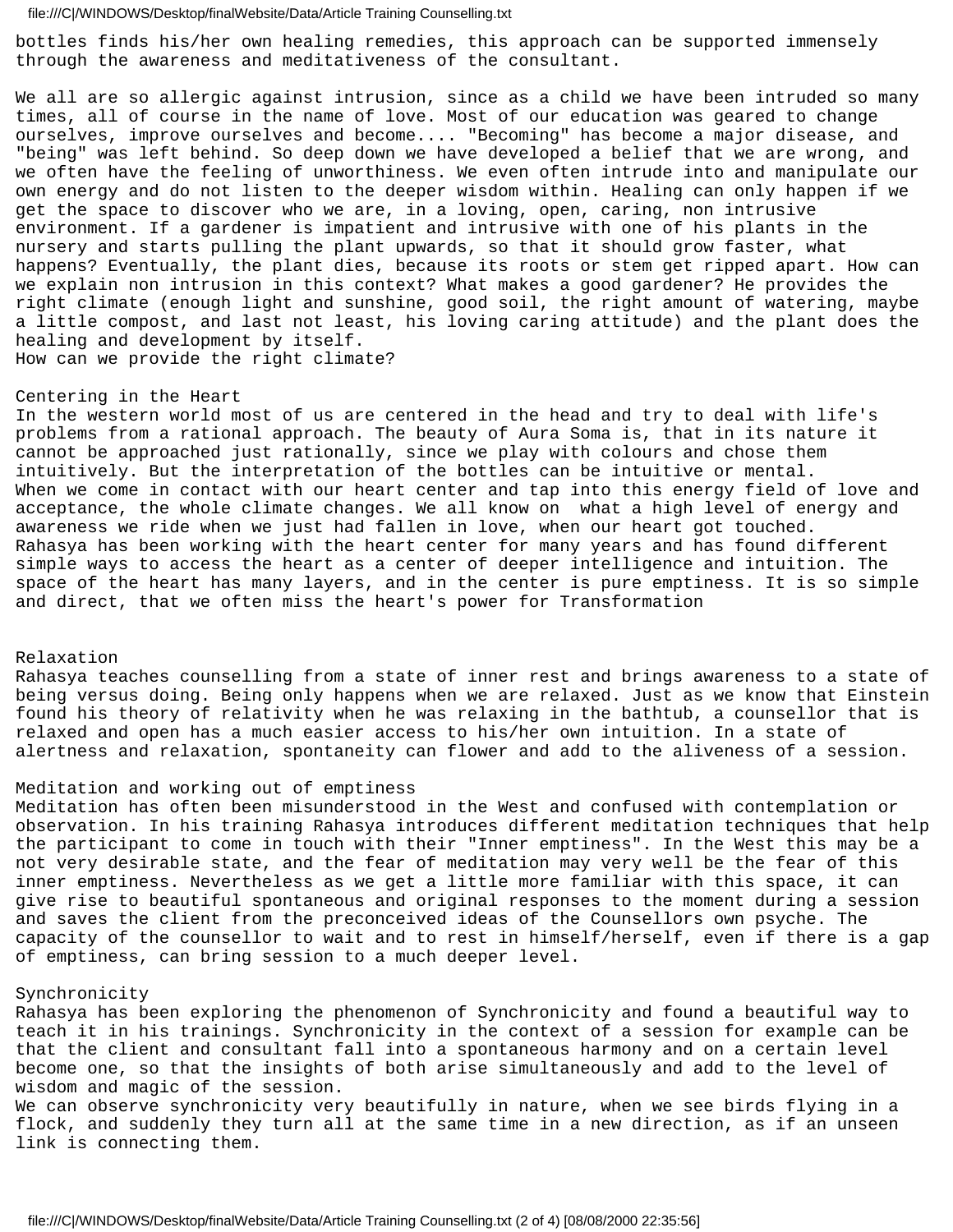# Transmission

Those of us who have participated in a course with Mike Booth may have noticed a phenomenon that we could call transmission. While we all were busy taking notes and trying to get what Mike was saying, something inside became more and more light, clear and loving, inspite of the minds almost going bananas. Mike was transmitting a certain energy vibration, and everyone picked it up on a deeper level than the intellect. The same experience might have happened for you with another Aura Soma teacher. This training is introducing the possibility of working through transmission by helping participants to recognise and utilise a state of energy inside themselves. The participant not only hears what is being said but experiences the reality and vibration behind the words.

#### Language patterns

In German there is a saying: "Wie man in den Wald ruft, so schallt es heraus" which could be translated into: "The way you call into the forest, that way it sounds from the forest". So it seems very important to be aware of the kind of language we use when we talk to people, also in a session. The language needs to be congruent to the space we want to transmit, and also "non intrusive" but allowing. In his training Rahasya is teaching the basics in verbal Communication, NLP and Hypnosis, to give the participant simple and effective tools for verbal expression.

## Awareness of Issue

In a consultation or counselling session what seems to be most important is to find out what the client's issue is, so that there is a clarity of what to look at or where the healing can happen. If the client is confused, which is often the case, otherwise there might be not so much reason to seek help from a therapist, it is crucial for the counsellor to help identify and clarify the client's issue. As we know from ourselves, even if we know our issue we often do not know how to approach it or solve it.

Rahasya is teaching a step by step possibility to bring awareness into the context in which we relate to our issue: 1. Are we aware of it?

- 2. Do we have a "yes" or a "no" to it, do we accept it?
- 3. Are we identified with it?
- 4. Do we take responsibility for it or are we being victimised
- 5. Is our issue part of a projection, including another person, which brings in
- relationship patterns?
- 6. Do we maybe carry a past life memory that creates this issue in this life?

Bridging psychological problem to awareness of energy patterns

The modern physicists have realised that everything is energy, even matter is energy. Aura Soma works with energy through colours, the vibration of plants and gemstones. Why should a psychological problem not also be just an energy pattern in our subtle anatomy? In his education as therapist Rahasya has started with learning the psychological approach and later extensively explored the subtle anatomy of the seven chakras subtle bodies. He is teaching a beautiful method to create a bridge from one to the other and help dissolve and heal "problem states" on an energy level through

# The Alchemy of Transformation

The "Alchemy of Transformation" is a whole process originating from the heart that opens a door to acceptance, responsibility, love and understanding. It explores hypocrisy and the ideals that we have about ourselves versus who we really are on and energy level. Just as the Aura Soma Colour Healing supports the light and the potential of the client, the "Alchemy of Transformation" works through bringing light and love into everything that is.

Exploring existential understanding versus intellectual understanding We all know that when we have tried to understand something intellectually, nothing changes. But when this certain click happens, this feeling of aha deep inside, things change by themselves, simply because of the space that opens when true understanding